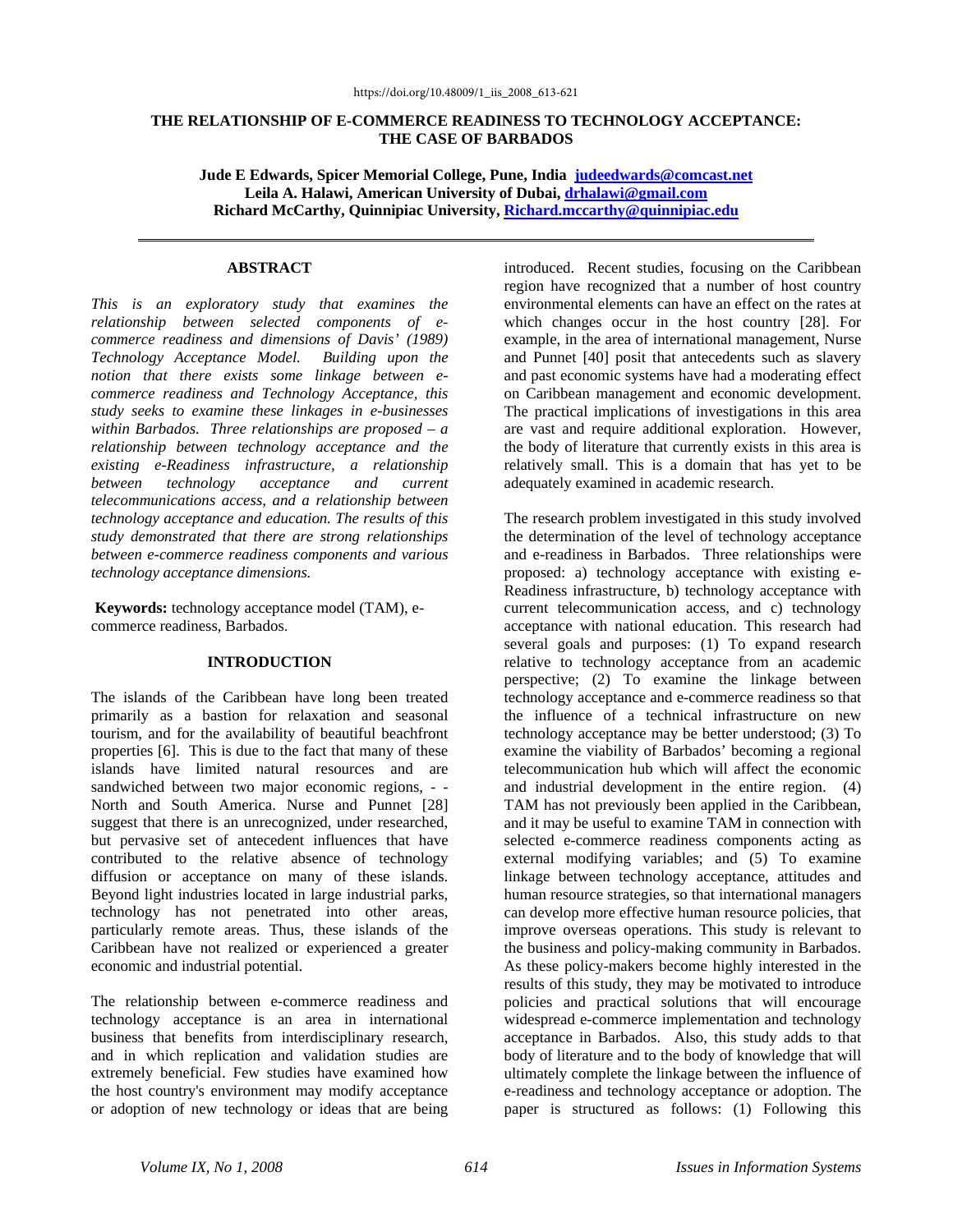introduction is the conceptual framework for this. (2) Next, details associated with the specifics of the research methodology and experimental design is presented. (3) The data analysis approaches are then explained. (4) Finally, the implications of the results and conclusions are presented.

# **CONCEPTUAL FRAMEWORK**

The conceptual framework used to investigate this problem was the Technology Acceptance Model [10]. The Technology Acceptance Model (TAM) [9][10] is an adaptation of the Theory of Reasoned Action (TRA) [3][4]. According to Davis' TAM, positive perception of technology's ease of use, usefulness, and attitudes towards technology usage are important determinants of the intention to use a technology. This may be called "behavioral intention" [11][12][1][35][36][22][32][26].

The original TAM has since been expanded. The version of TAM that is frequently used today is called TAM2 (figure 1), in which a number of external variables are examined. Davis and Venkatesh [13] originally published the results of three experiments using TAM2. Hubona and Kennic [19] and Hubona and Geitz [20] posit that "the role of external variables impacting usage behavior within TAM has not been well explored". Davis [11] specifically urges that additional external variables be applied to future research using TAM. TAM2 has been used to investigate end-user acceptance or adoption of a variety on information technology systems. TAM2 has been employed to explain and predict technology use in a number of different disciplines: (a) Decision Sciences [13]; (b) Management Sciences [39]; (c) Information Technology [19][20]; (d) Information Technology and Management Information Systems; (e) Information Systems [8], [21][22][24][34][40][7][15][23]; (f) Email Application, [17]; Voice Mail [1][34]; (g) Student Laboratory Systems [37]; (h) Nursing Computer Systems [14]; (i) Computer Assisted Instruction (CAI) and other Hypertext Systems [38]; (j) Personal Computing [21]; Website Usage – [18]; (l) Internet [33] is a representation of TAM2.

Figure 1- TAM2 with External Variables



TAM2 has been used to describe and predict technology use in a number of different disciplines such as decision sciences, management sciences, IT and management information systems. TAM2 has been used to assess technology acceptance across several different cultures. TAM2 has also been used to help predict web site usage [16][18].

# **TECHNOLOGY ACCEPTANCE AND COUNTRY CHARACTERISTICS AND CONSTRAINTS**

Research conducted on technology acceptance from home to host country has focused narrowly on a single element in the host country that acts as either a driver or a constraint. However there are a number of characteristics that collectively and simultaneously act as drivers and constraints to technology adoption and acceptance. Nurse and Punnet [28] posit that these characteristics ultimately determine and influence the degree of technology diffusion or acceptance in that country. Figure 2 below depicts a number of characteristics that are unique, from one country to another that ultimately influences the rate of technology adoption and acceptance.



Figure 2 – Host Country Characteristics and Technology Acceptance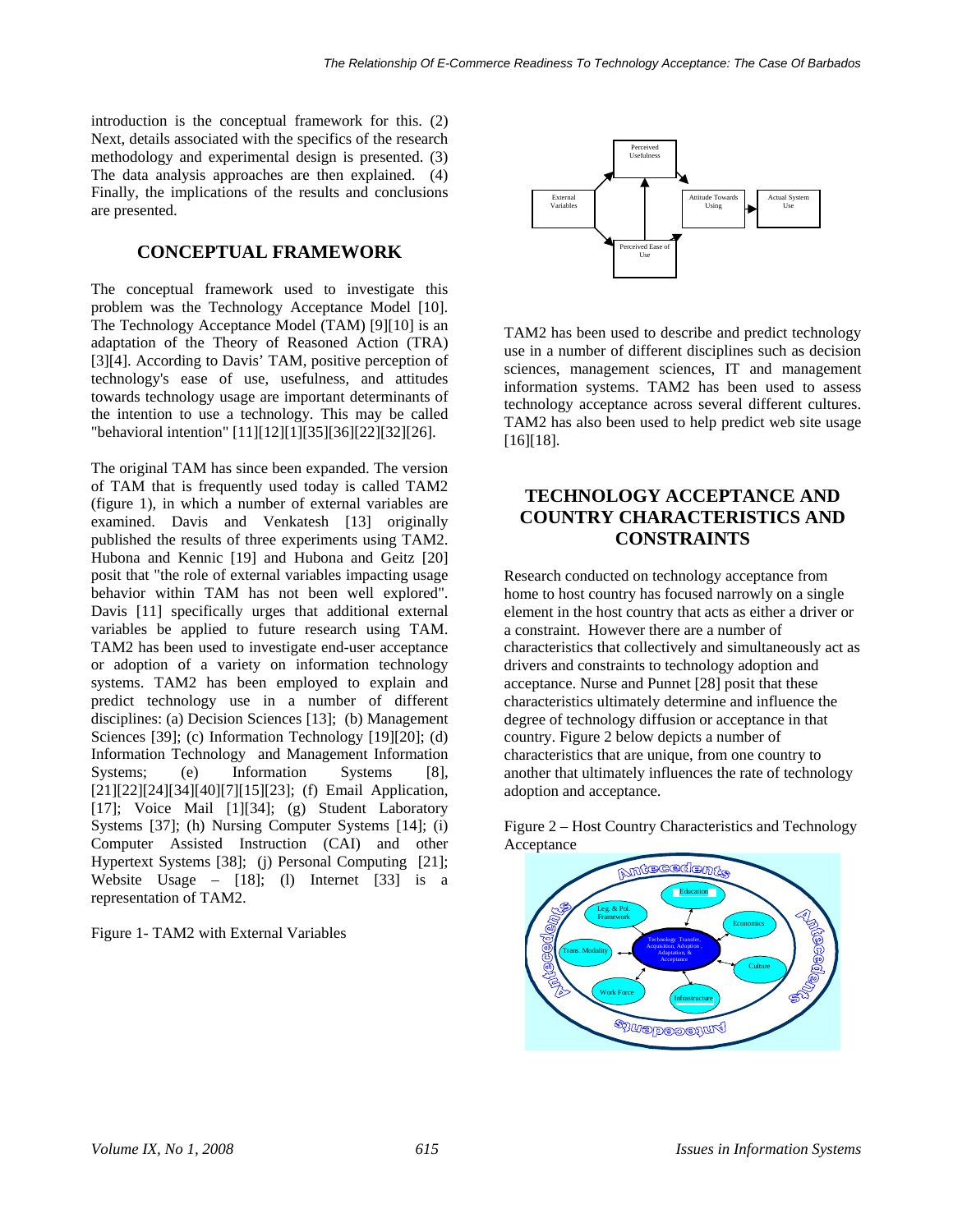#### **RESEARCH QUESTIONS**

This research seeks to answer the following questions: 1) *What relationship exists between Access to e-commerce readiness services and technology acceptance (Access dimension)?*

2.) *What relationship exists between Business Utilization of Internet Services and technology acceptance in Barbados?* (Current Utilization dimension)?

## **METHODOLOGY**

A listing of companies from the Barbados Industrial Development Corporation annual report, Barbados Manufacturers and Service Companies Directory [5] showed that there are approximately 500 companies operating in Barbados. Of these 500 companies, approximately 100 are providing IT products and or services. This constituted the sample population.

A survey instrument was completed by managers of IT companies operating in Barbados. These companies were grouped and the survey instrument was applied to: (a) IT companies that are exclusively owned and operated by Barbadians; (b) IT companies that are jointly owned and operated by Barbadians and foreigners; (c) IT companies that are owned and operated exclusively by foreigners in Barbados. From each company, supervisors and managers who participated in the study were asked to complete the questionnaire. The questionnaire was distributed to 97 IT companies in Barbados. As a follow-up, where possible, an e-mail was also sent to these companies. A total of 42 responses were returned within three weeks. Ten of the returns were unusable because the respondents had moved with no forwarding address, were no longer in business, and in some cases deceased. This yielded an overall response rate of 36.8 percent.

The data collection instrument was a composite threepart questionnaire, including: (a) selected questions derived from e-commerce readiness assessment guidelines [2][29][25], (b) the items from the TAM2 questionnaire [29] and (c) a set of demographic questions that sought to obtain an overall description of each respondent.

Reliability was determined using Cronbach's Alpha Coefficients. The reliability and measures of effectiveness that were utilized in the present study were demonstrated to be stable in a number of investigations performed by different research teams, and under diverse testing conditions. According to Nunnally [27], reliability estimates that are greater than .50 are sufficient for basic research. The results for this study ranged between .52 and .81.

## **RESULTS**

### **Basic Infrastructure Relationship with E-Mail and Internet Technologies**:

Using Pearson's correlation, the data, suggest that there are strong relationships between a basic e-commerce infrastructure and e-mail or Internet usage. In addition, the data showed strong intra-relationships between TAM variables for each technology. With respect to Internet technology, there exists a strong relationship between Basic Infrastructure and Perceived Usefulness. See tables 1 & 2.

#### **Current Utilization Relationship with E-Mail and Internet Technologies**

Using Pearson's "one-Tail" correlation, the data suggest that there are strong relationships between an ecommerce current utilization and e-mail and Internet usage. There is also a strong relationship between ecommerce Current Utilization and Internet Perceived Usefulness; between Current Utilization and Internet Perceived Ease of Use; and between Current Utilization and Internet Job Relevance. In addition, the data showed strong intra-relationships between TAM variables for each technology. See tables 3 and 4.

## **Educational Levels Influence on Technology Acceptance**

ANOVA one-way analysis was used to examine this relationship. For respondents who perceive usefulness of e-Mail technology for e-Commerce activity, the likelihood that different levels of education is significant in their acceptance of that technology. For respondents who intend to use the internet for e-Commerce activity, there is a high probability that different levels of education are significant in their decision to accept that technology. It appeared that in general, as respondents progressed from "intent to use" to "voluntary" use, higher levels of education became less significant. See table 5 and 6.

## **Hypotheses Testing**

H1A: A viable e-commerce Basic Infrastructure will be positively correlated with technology acceptance of companies in Barbados.

Pearson's correlation test results revealed that there are both weak and strong relationships between e-Commerce basic infrastructure and e-Mail and Internet technology acceptance. There are also both weak and strong relationships with respect to TAM internal dimensions for both e-Mail and Internet applications. Therefore this hypothesis has been partially supported. Further studies are therefore necessary to determine the reasons for the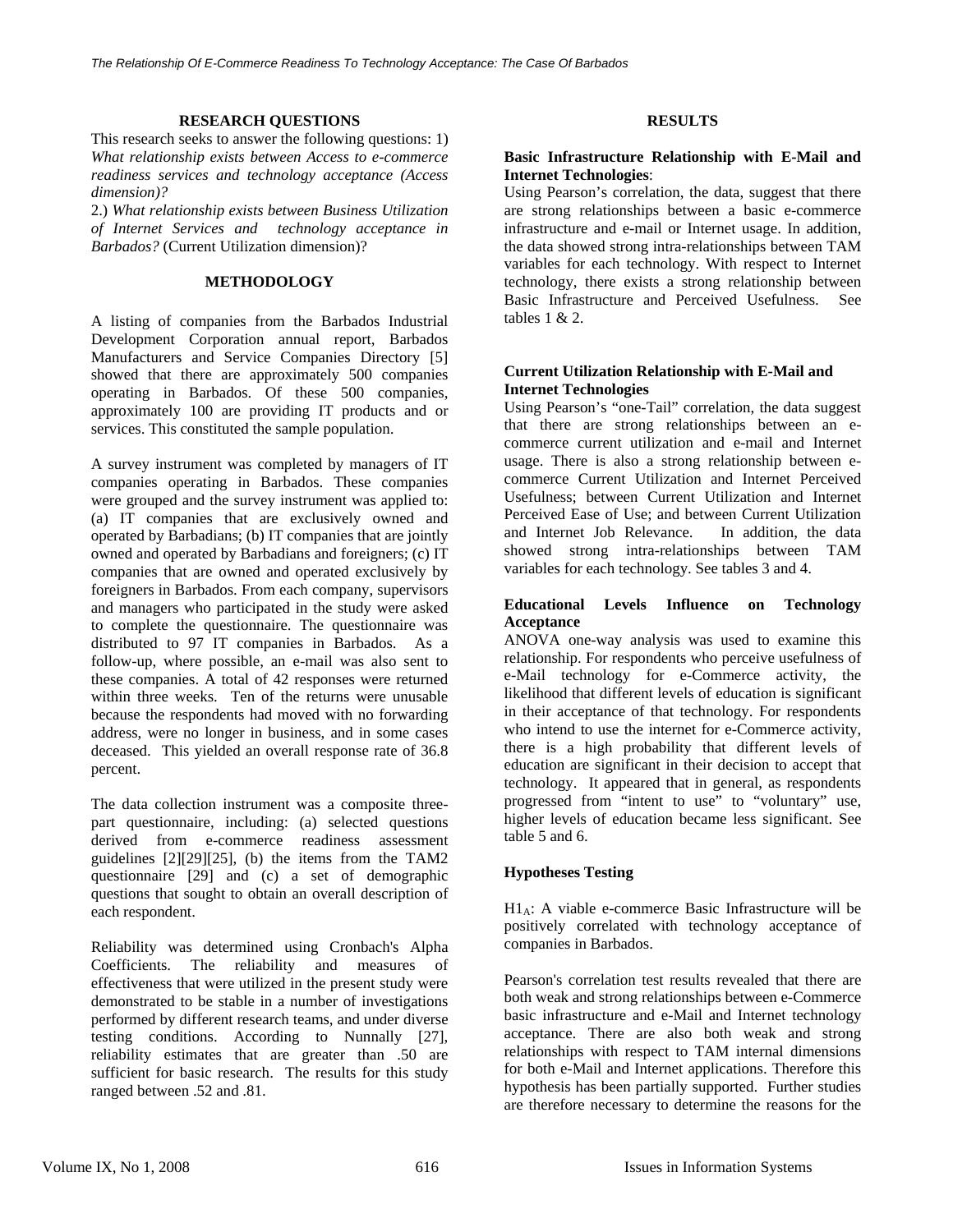simultaneous existence of both weak and strong correlations.

H2A:Utilization of e-Mail and Internet technologies will be positively correlated with the level of technology acceptance of companies in Barbados.

Pearson's correlation test results revealed that there are both weak and strong relationships between e-Commerce current utilization for e-Mail and Internet technology acceptance. There are also both weak and strong relationships with respect to TAM internal dimensions for both e-Mail and Internet applications. Therefore this hypothesis has been partially supported. Similar to the results associated with Hypothesis # 1, further studies are therefore necessary to determine the reasons for the simultaneous existence of both weak and strong correlations.

 $H3_A$ : There is a significant difference in the average TAM of companies in Barbados' based Work force educational levels.

Using one-way ANOVA test, the results suggest that, in general, there is no significant difference in average Barbadian workforce personnel, based on levels of education regarding e-mail and internet technologies for e-Commerce activities. Except for Internet "intent to use" dimension, (probability of 1.7 percent that levels of education are significant) all other dimension for both e-Mail and Internet technology acceptance, show that levels of education are either marginally significant or not significant at all; these probability values range from 5.2 percent to 88.9 percent. Therefore H3a has been supported.

## **DISCUSSION OF RESULTS**

Using a one-tail Pearson's Correlation to examine those relationships led to certain conclusions summarized below:

E-Mail Intra-Relationships: A strong relationship exists between Perceived Usefulness and Intent to Use; a strong relationship exists between Perceived Usefulness and Job Relevance; a strong relationship exists between Perceived Ease of Use and Job Relevance.

Internet Intra-Relationships: A strong relationship exists between Perceived Usefulness and Job Relevance. A strong relationship exists between Perceived Ease of Use and Job Relevance.

Internet and E-Mail Inter-Relationships: A strong relationship exists between Internet Perceived Usefulness and e-mail Job Relevance. A strong relationship exists between the Internet Perceived Ease of Use and e-mail Job Relevance.

Significance of Educational Levels: One-way ANOVA test show that levels of education has no significance relative to e-Mail or Internet technology acceptance. This study attempted to show that there exist strong relationships between selected e-commerce readiness dimensions and technology acceptance dimensions. Using e-mail and the Internet as the application technologies, and Multiple Correlation Analysis (MCA) methodology to examine those relationships, these relationships were partially supported. In addition, oneway ANOVA test shows that different levels of education do not influence technology acceptance relative to e-Commerce activities. Throughout this study, it was shown that when using e-mail and Internet technologies, there are strong relationships between ecommerce readiness and TAM dimensions. However, this result raises the question that is frequently asked: "Does technology acceptance comes before a community or organization is capable of creating and maintaining a particular infrastructure?" Arguably, in response to that question, certain levels of technology acceptance are necessary for a basic infrastructure. For example, a basic level of telecommunication infrastructure is always necessary. For it is on this infrastructure that ecommerce application and system are deployed. However, a prepared work force, appropriate education, appropriate government policies, and access to services, are necessary for sustaining and supporting a robust ecommerce readiness infrastructure and environment; thus an e-commerce readiness infrastructure is more complex than having basic technology acceptance.

So what then is technology acceptance, and how does it affect the development and sustainability of e-commerce activities? The argument may be made that technology acceptance is at the center of a credible infrastructure. Without the basic appropriate technology, which creates the foundation for an infrastructure, there can be no access to systems that facilitate e-commerce activities. Without appropriate technology and infrastructure, no credible electronic banking is possible [29]. Without appropriate technology and infrastructure, no secure e-commerce activities are possible [29]. Thus many factors influence the acceptance of technology that is appropriate for e-commerce activities [30][31][29][35][21][1][12].

This study explored the relationship between the acceptance and usage two specific IT applications (email and Internet), and selected components of ecommerce readiness. The assumption was made that a level of technology existed that supported the utilization of those IT applications. Since these two IT applications are the primary vehicles through which e-commerce activities are conducted, we sought to examine the relationship between the acceptance of these two applications and the respondents' use of them to undertake e-commerce activities. The results indicate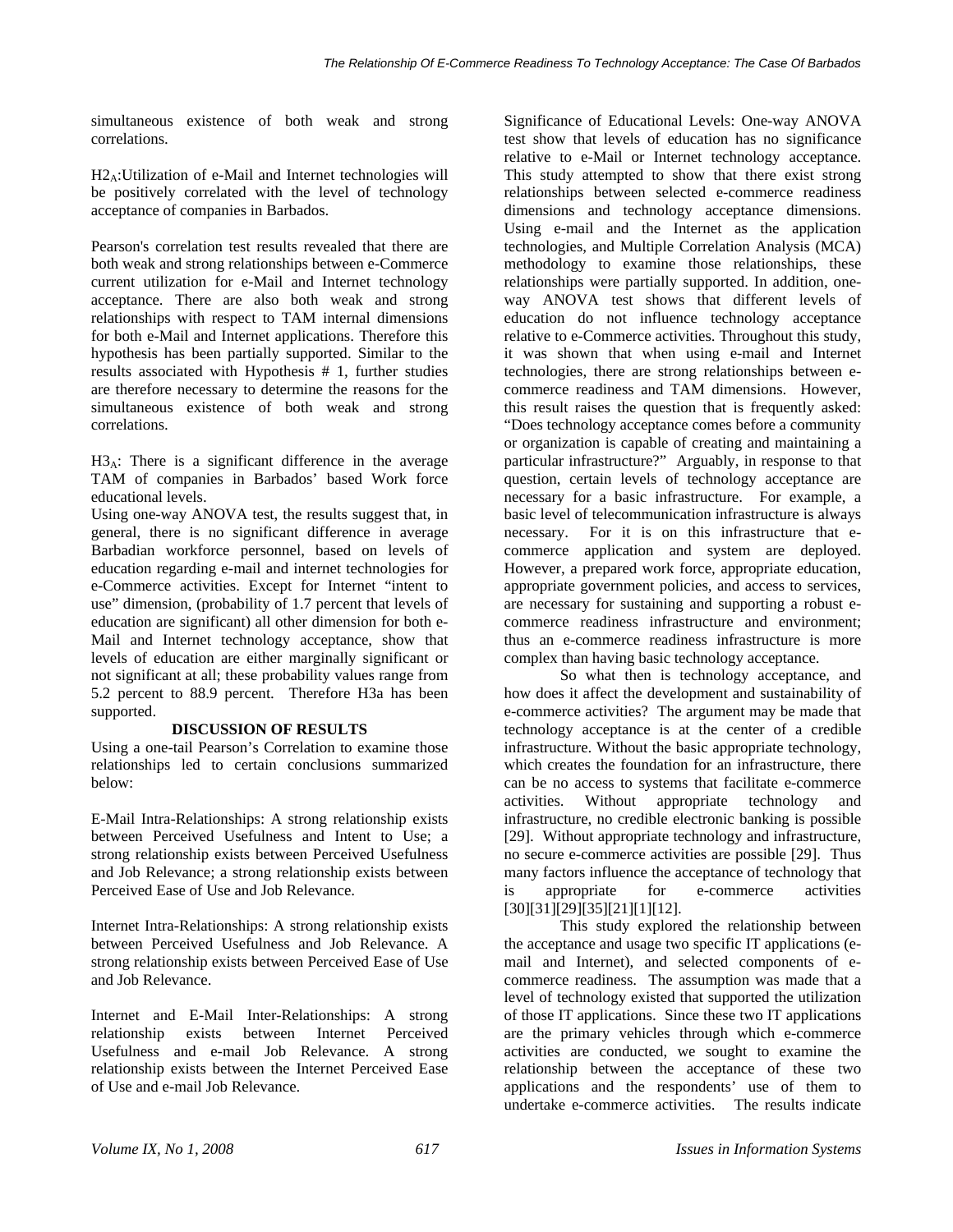that, for e-mail usage: (1) there is a strong and positive relationship between current utilization and perceived usefulness; (2) there is a strong positive relationship between Current Utilization and Job Relevance; (3) there is a strong and positive relationship between Perceived Usefulness and Intent to Use; (4) there is a strong and positive relationship between Perceived Usefulness and Job Relevance; there is a strong and positive relationship between Perceived Ease of Use and Job Relevance.

The results also show that, for Internet usage: (a) there is a strong and positive relationship between Current Utilization and Job Relevance; (b) there is a strong and positive relationship between Perceived Usefulness and Job Relevance; (c) there is a strong relationship between Perceived Ease of Use and Job Relevance.

## **IMPLICATIONS FOR BUSINESS DEVELOPMENT**

The increasing importance and proliferation of information technologies, and end –user technology acceptance, for e-commerce activities, suggest that an infrastructure and access to that infrastructure are necessary for wide-spread e-commerce activities [30]. This proliferation has facilitated increased e-commerce activities and more technology acceptance in organizations and communities [31]. Thus there is an intricate relationship between a supportable and sustainable infrastructure, access to and utilization of that infrastructure, key IT applications, and the levels of e-commerce activities.

However many organizations, that are desirous of greater e-commerce activities, frequently experience many setbacks and frustrations that are associated with inadequate infrastructure, inadequate access, and a general lack of education in this particular area. In many cases, these organizations also have a general lack of knowledge in information technology, and inadequate hardware and software. There is often a general need to rely on outside resources and experience to offset their shortage or absence of technical support. Pavlou, [30] suggests that greater trust in the available e-commerce infrastructure will demand greater technology acceptance. Oxley and Yueng [29] argued that a supportable and sustainable infrastructure is necessary for increased e-commerce activities. Pavlou and Gefen [31] posit that an appropriate education is also essential for greater e-commerce activities. When take together, and an innate comprehensive knowledge in many areas associated with information technology become essential for sustaining and expanding e-commerce activities.

This study examined the relationship between the utilization of e-mail and Internet applications with ecommerce readiness components. Managers of organizations, who want, or plan to, purchase more IT applications for e-commerce activities, are able to take into consideration some of the issues that affect technology acceptance as it relates to e-commerce activities.

After discussing the initial findings of this study with some of Barbados' government and diplomatic personnel in the United States, it was suggested that copies of this study be made available to a number of ministries in Barbados. Some of these ministries included: (a) the Prime Minister of Barbados who is also the Minister of Finance; (b) the Ministry of Education; (c) and the Ministry of Economic Development. It was stated that these ministries represent the vanguard for e-commerce development in Barbados and that this research will become a resource that facilitate the decisions that will be made by policy makers.

# **LIMITATIONS**

There are several limitations associated with this study. First, the data was collected using questionnaires that were mailed to selected managers of IT companies in Barbados.

Second, this study targeted IT organizations in Barbados, considering that these companies were more likely than others to use e-mail and the internet, and to have ecommerce capability and greater technology acceptance. It is the author's conviction that had all 500+ companies that are operating in Barbados were included in the study, there is the likelihood that the survey might have yielded different results.

Third, the study was confined to Barbados and no attempts should be made to apply the results to other Caribbean nations. Future studies may seek to replicate this study in other islands in the region.

## **FUTURE WORK**

In future research studies, all registered companies operating in Barbados should be included. A study of the full range of companies will more likely yield more complete information relative to the relationship between e-commerce readiness and levels of technology acceptance in Barbados.

Other components of e-commerce readiness should be considered in future research. This study selected components that were considered basic relative to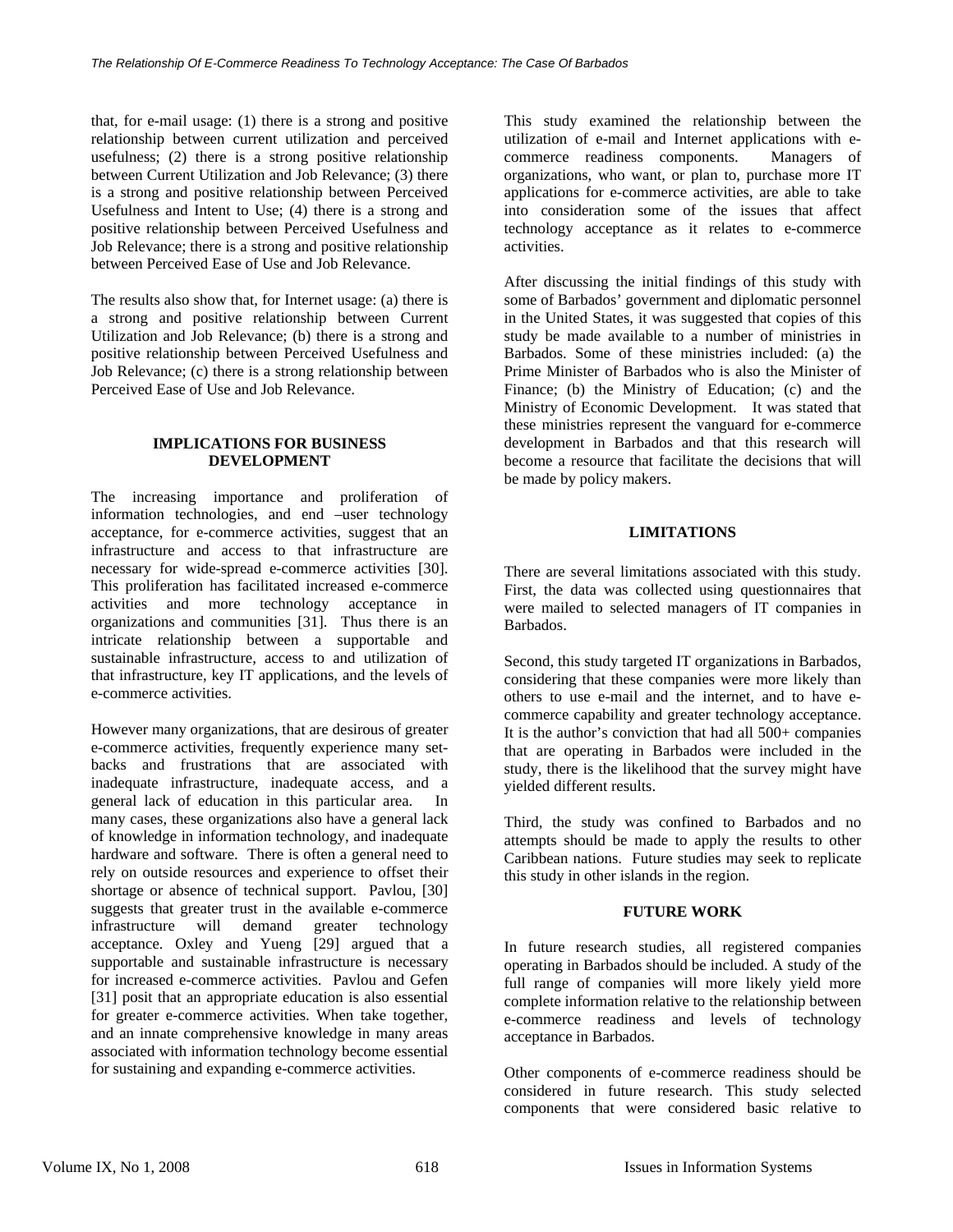conducting e-commerce activities. However it is accepted that the other components may have equal influence on successful e-commerce activities. These components include: (a) Government Promotion, (b) Facilitating Activities, and (c) Positioning for Digital Economy (government policies, legal issues among others.

Future studies should also try to predict how ecommerce readiness may encourage greater levels of technology acceptance and how greater levels of technology acceptance predict increased levels of ecommerce activities. Specifically, these studies may be designed to examine the weight that each e-commerce readiness component may have on levels of technology acceptance and vise versa. Additional studies may also be developed to examine the relationship between technology acceptance and other host country antecedents, such as economics, government policies workforce preparedness, and so on. A key area of research may be that of exploring whether or not these host country dynamics are predictors for level of ecommerce activities.

Another area for future studies is in the area of more robust statistical analyses.

## **REFERENCES**

- 1. Adams, D. A, Nelson, R.R, Todd, P.A: (1992 June) Perceived Usefulness, Ease of Use, and Usage of Information. *MIS Quarterly*; Minneapolis, pp. 227 – 247.
- 2. Asia-Pacific Economic Corporation (APEC) Readiness Initiative (2000). E-commercereadiness Assessment Guide; www.wcommerce.gov/apec
- *3.* Ajzen, I and Fishbein, M. (1975) *Belief, Attitude, Intention and Behavior: An Introduction to Theory and Research*, Reading, Mass: Addison-Wesley.
- 4. Ajzen, I. and Fishbein, M.(1980), *Understanding Attitudes and Predicting Social Behavior*,Englewood Cliffs, NJ: Prentice-Hall,Inc.
- *5.* Barbados Manufacturers and Service Companies Directory (2000). *Barbados Investment and Development Corporation*. Bridgetown, Barbados.
- 6. Boswell, T.D., and Conway, D. , (1992). *The Caribbean Islands - Endless GeographicalDiversity,* Rutgers University Press, New Brunswick, N.J.
- 7. Chau, P.Y.K (Fall 1996) An Empirical Assessment of a Technology Acceptance Model. *Journal of Management Information System*, Armonk.
- 8. Collins, M. R. (1994). An investigation into the impact of guidance within a computer- based decision support system environment. (Doctoral Dissertation, University of Arkansas, 1994). Dissertation Abstracts International, *55*(12), 5424.
- 9. Davis, F.D. (1986)."A Technology Acceptance Model for Empirically Testing New End-User Information System: Theory and Results", Doctoral Dissertation, Sloan School of Management, Massachusetts Institute of Technology.
- 10.Davis, F.D. (1989 September) Perceived Usefulness, Perceived Ease of Use, and User Acceptance of Information Technology. *MIS Quarterly*, pp. 319 - 340.
- 11. Davis, F.D. (1993) User Acceptance of Information Technology: System Characteristics, User Perceptions and Behavioral Impacts. *International Journal of Man-Machine Studies, 38*.
- 12. Davis, F.D., Bagozzi,. R.P, and Warshaw, P.R. ((1989) User Acceptance of Computer Technology: A Comparison of Two Theoretical Models. *Management Science*, 35(8).
- 13. Davis, F.D. and Venkatesh, V. (1995). Measuring User Acceptance of Emerging Information Technologies: An Assessment of Possible Method Biases. Proceedings of the Twenty-Eighth Annual Hawaii International Conference on Systems Sciences, January, Wailea, Maui, Hawaii, Vol 4, pp729-736.
- 14. Dillion, T. W., McDowell, D., Salimian, F., and Conklin, D. (1996). *Acceptance of Bedside Computer Technology* [On-Line]. Available: http://hsb.baylor.edu/ramsower/ais.ac.96/papers/dill on.htm
- 15. Ferguson, C. (1997). The effects of microcomputers on the work of professional accountants. *Accounting and Finance*, *37*, pp. 41-67.
- 16. Fenech, T. 1997, 'Using perceived ease of use and perceived usefulness to predict acceptance of the World Wide Web', *Computer Networks and ISDN Systems*, 30, pp. 629-630.
- 17. Gefen, D. and Straub, D. W. (1997) "Gender Differences in Perception and Adoption of E-Mail: An Extension to the Technology Acceptance Model," *MIS Quarterly*, *21*(4), pp. 389-400.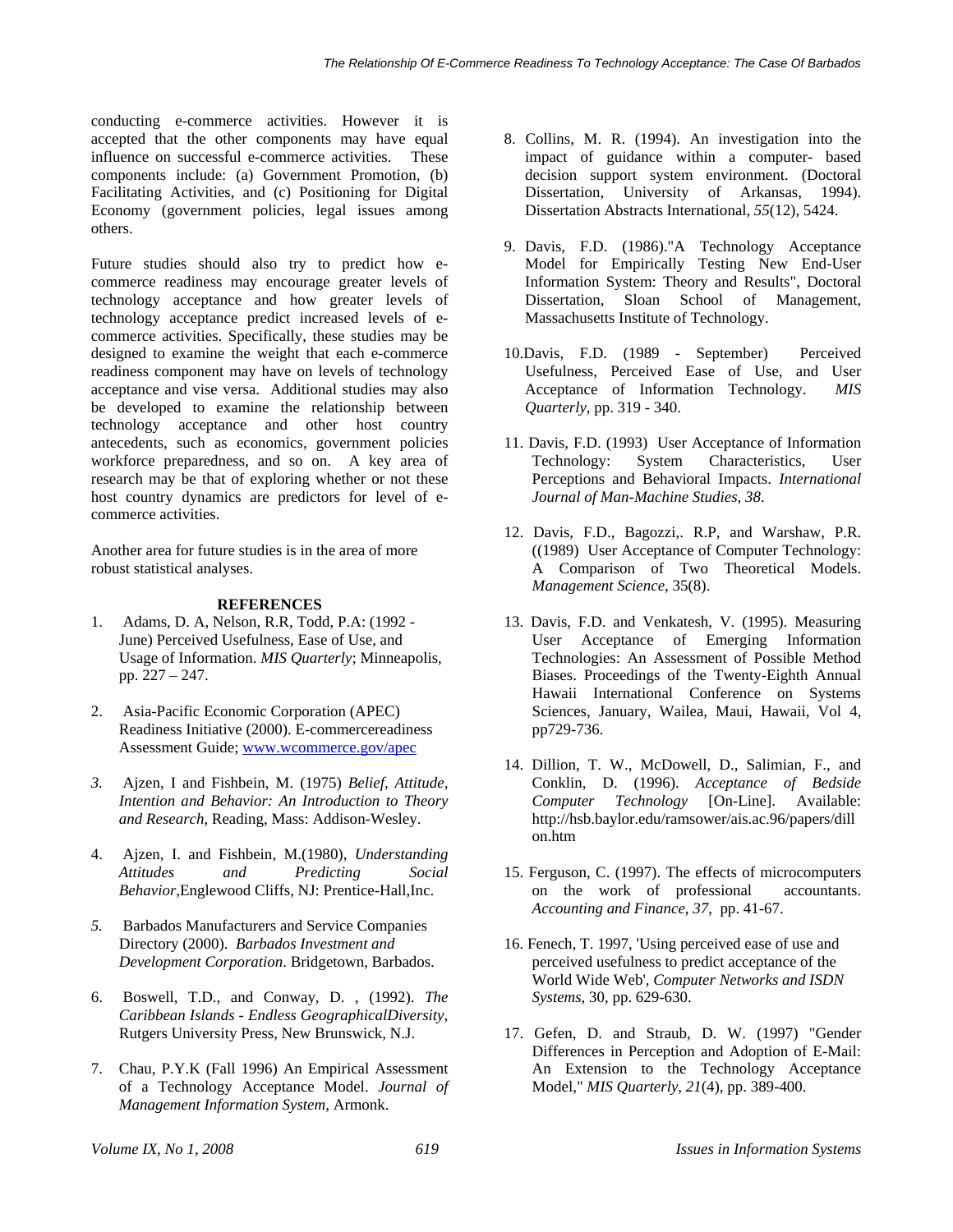- 18. Heijden, Han van der: (2000 July) *Factors influencing the Usage of Websites: The Case of a Generic Portal in the Netherlands.* Vrije University Amsterdam, Netherland.
- 19. Hubona, G.S. and Kennick, E (1996) The Impact of External Variables on Information Technology Usage Behavior. Proceedings of the 29th Annual Hawaii International Conference of System Sciences.
- 20. Hubona, G.S. and Geitz S. (1997) External Variables, Beliefs, Attitudes and Information Technology Usage Behavior. Proceedings of the 30th Annual Hawaii International Conference of System Sciences.
- 21. Igbaria. M., Zinatelli. N., Cragg. P, Cavaye. AL.M. (1997 - September) Personal Computing Acceptance Factors in Small Firms: A Structural Equation Model. MIS Quarterly, pp.279 - 302.
- 22. Igbaria, M. and Tan, M. (1997) The Consequences of Information Technology Acceptance on Subsequent Individual Performance. Information and Management, 32.
- 23. Jackson, C.M, Chow, S., and Leitch, R.A. (1997). Toward an Understanding of the Behavioral Intention to Use an Information System. Decision Sciences; Atlanta; 28(2).
- 24. Kim, I. (1996). The effects of individual, managerial, organizational, and environmental factors on the adoption of object orientation in u.s. organizations: An empirical test of the technology acceptance model (management information systems), (Doctoral Dissertation, The University of Nebraska,). Dissertation Abstracts International, 57(09), 4027.
- 25. McConnell, B. and Docktor, R. (2000 August) Risk E-Business: Seizing the Opportunity of Global E-Readiness; McConnell International LLC.
- 26. Morris, M.G. and Dillon, A. (July/August 1997) How User Perceptions Influence Software Use. IEEE Software.
- 27. Nunnally, J. C. (1967). Psychometric theory. New York: McGraw-Hill.
- 28. Nurse, L. and Punnet, B.J.: (August 2001) Management Research on the English Speaking Caribbean: Towards a Research Agenda (Academy of Management Annual Meeting), Washington, DC.
- 29. Oxley, J.E and Yeung, B (2001) E-commerce readiness: Institutional Environment and International Competitiveness; Journal of International Business Studies, 32(4), pp. 705 - 723.
- 30. Pavlou, P.A. (2002) Institute-Based Trust in Interorganizational Exchange Relationship: The Role of Online B2B Marketplace on Trust Formation; Journal of Strategic Information Systems, Special Issue '"Trust in the Digital Economy', 11, 4 (forthcoming).
- 31. Pavlou, P.A and Gefen, D. (2002) Building Effective Online Marketplace With Institution-Based Trust; Proceeding of the 2002 International Conference on Information System, Barcelona, Spain.
- 32. Satzinger, J. and Olfman, L. (1995) Computer support for group work: Perceptions of the usefulness of support scenarios and end-user tools, Journal of Management Information Systems, 11(4), pp.115-148.
- 33. Steer, D., Turner, P., Spencer, S. and Godfrey, B (2001) Issues Adapting The Technology Acceptance Model (TAM) To Investigate Non-Workplace Usage Behavior on the World-Wide-Web, University of Tasmania, Australia.
- 34. Subramanian, G. H., and Khosrowpour, M A (1996) "Comparison of Voice Mail and Information Retrieval Systems on Technology Acceptance and Information Characteristics", Proceedings of the Association of Information Systems Conference, Phoenix, AZ, pp. 241-243.
- 35. Szajna, B. 1994, 'How much is information systems research addressing key practitioner concerns?', Data Base, 25(2), pp. 49-59.
- 36. Szajna, B. (1996 January) Empirical Evaluation of the Revised Technology Acceptance Model. Management Science, 42(1).
- 37. Taylor, S., and Todd, P. (1995, December). Assessing IT Usage: The Role of Prior Experience. MIS Quarterly, 19(4), pp. 561-570.
- 38. Trotter, D. L. (1993). The Acceptance and Effectiveness of Hypertext Systems in Legal Education: An Experimental Evaluation (Doctoral Dissertation, University of South Carolina, 1993). Dissertation Abstracts International, 54(7).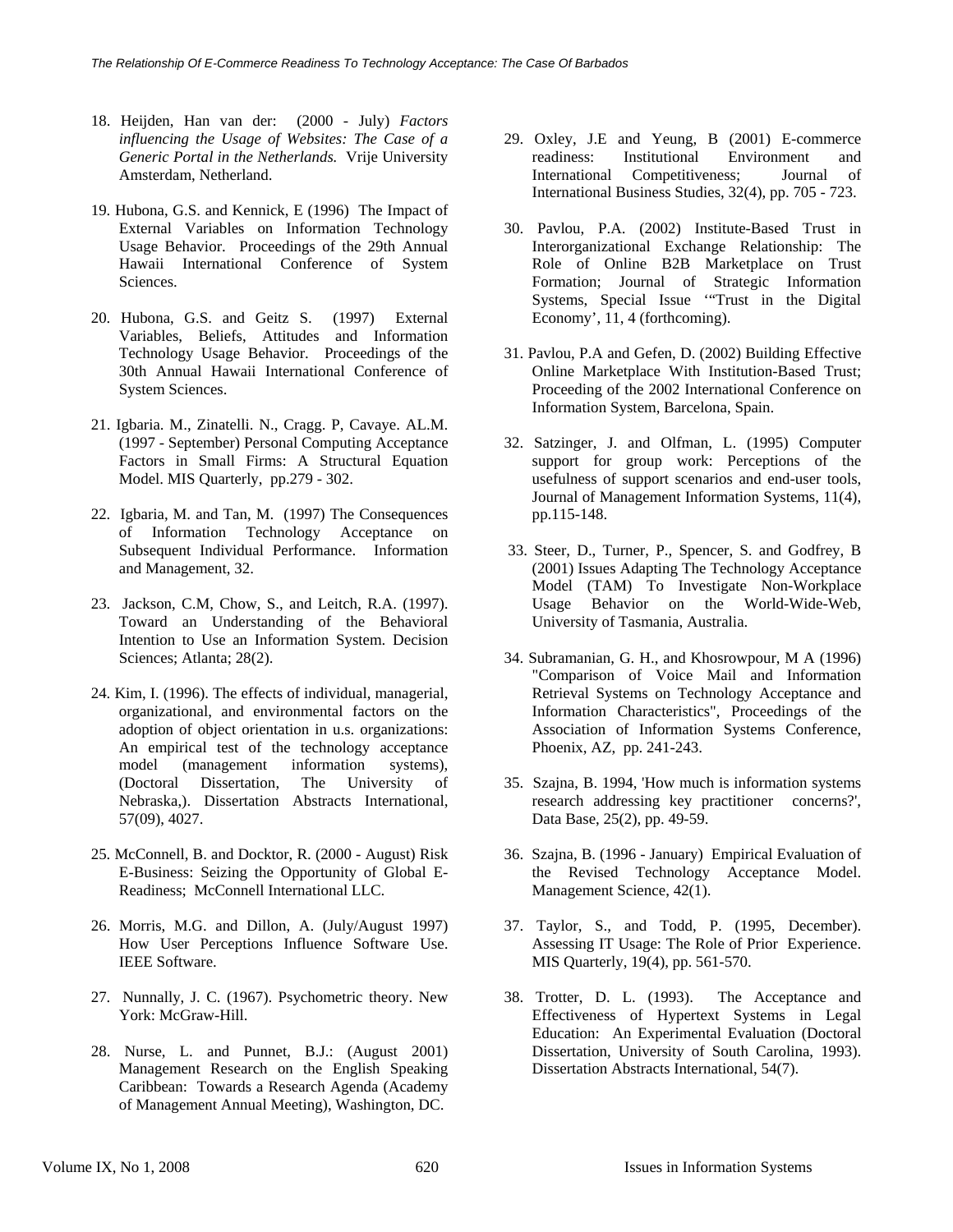- 39. Venkatesh, V. and Davis, F.D. (2000 February), A Theoretical Extention of the Technology Acceptance Model: Four Longitudinal Field Studies, Management Science, 46(2), 186 - 204.
- 40. Wynekopp, J.L. (1996). Office Computer Systems in Healthcare: Use and Assessment. Journal of End User Computing, Vol 8. Pp. 22 – 30

| <b>Correlations</b> |                    |             |             |         |         |            |             |  |
|---------------------|--------------------|-------------|-------------|---------|---------|------------|-------------|--|
|                     |                    | <b>BINF</b> | <b>EINT</b> | EPU     | EPEOU   | <b>EJR</b> | <b>EVOL</b> |  |
| <b>BINF</b>         | Pearson Correlatio | 1.000       | .280        | $.345*$ | .094    | .161       | $-.251$     |  |
|                     | Sig. (1-tailed)    |             | .067        | .031    | .311    | .197       | .090        |  |
|                     | Ν                  | 30          | 30          | 30      | 30      | 30         | 30          |  |
| <b>EINT</b>         | Pearson Correlatio | .280        | 1.000       | .519**  | .119    | .146       | $-223$      |  |
|                     | Sig. (1-tailed)    | .067        |             | .002    | .265    | .220       | .118        |  |
|                     | Ν                  | 30          | 30          | 30      | 30      | 30         | 30          |  |
| EPU                 | Pearson Correlatio | $.345*$     | $.519**$    | 1.000   | .302    | .468*      | $-0.011$    |  |
|                     | Sig. (1-tailed)    | .031        | .002        |         | .052    | .005       | .478        |  |
|                     | Ν                  | 30          | 30          | 30      | 30      | 30         | 30          |  |
| EPEOU               | Pearson Correlatio | .094        | .119        | .302    | 1.000   | $.374*$    | $-.051$     |  |
|                     | Sig. (1-tailed)    | .311        | .265        | .052    |         | .021       | .394        |  |
|                     | N                  | 30          | 30          | 30      | 30      | 30         | 30          |  |
| <b>EJR</b>          | Pearson Correlatio | .161        | .146        | $.468*$ | $.374*$ | 1.000      | $-0.088$    |  |
|                     | Sig. (1-tailed)    | .197        | .220        | .005    | .021    |            | .322        |  |
|                     | Ν                  | 30          | 30          | 30      | 30      | 30         | 30          |  |
| <b>EVOL</b>         | Pearson Correlatio | $-251$      | $-223$      | $-.011$ | $-.051$ | $-0.088$   | 1.000       |  |
|                     | Sig. (1-tailed)    | .090        | .118        | .478    | .394    | .322       |             |  |
|                     | N                  | 30          | 30          | 30      | 30      | 30         | 30          |  |

\*. Correlation is significant at the 0.05 level (1-tailed).

\*\*. Correlation is significant at the 0.01 level (1-tailed).

| Table 3 - Correlation Current Utilization and e-Mail |
|------------------------------------------------------|
| Technology                                           |

**Correlations**

|             |                            | UTIL    | <b>EINT</b> | EPU     | EPEOU   | <b>EJR</b> | <b>EVOL</b> |
|-------------|----------------------------|---------|-------------|---------|---------|------------|-------------|
| UTIL        | <b>Pearson Correlation</b> | 1.000   | .282        | .501**  | $.337*$ | .557**     | $-153$      |
|             | Sig. (1-tailed)            |         | .066        | .002    | .034    | .001       | .209        |
|             | N                          | 30      | 30          | 30      | 30      | 30         | 30          |
| <b>EINT</b> | <b>Pearson Correlation</b> | .282    | 1.000       | .519**  | .119    | .146       | $-223$      |
|             | Sig. (1-tailed)            | .066    |             | .002    | .265    | .220       | .118        |
|             | N                          | 30      | 30          | 30      | 30      | 30         | 30          |
| EPU         | <b>Pearson Correlation</b> | .501**  | .519**      | 1.000   | .302    | $.468**$   | $-.011$     |
|             | Sig. (1-tailed)            | .002    | .002        |         | .052    | .005       | .478        |
|             | N                          | 30      | 30          | 30      | 30      | 30         | 30          |
| EPEOU       | <b>Pearson Correlation</b> | $.337*$ | .119        | .302    | 1.000   | $.374*$    | $-.051$     |
|             | Sig. (1-tailed)            | .034    | .265        | .052    |         | .021       | .394        |
|             | N                          | 30      | 30          | 30      | 30      | 30         | 30          |
| <b>EJR</b>  | <b>Pearson Correlation</b> | .557**  | .146        | .468**  | $.374*$ | 1.000      | $-0.088$    |
|             | Sig. (1-tailed)            | .001    | .220        | .005    | .021    |            | .322        |
|             | N                          | 30      | 30          | 30      | 30      | 30         | 30          |
| <b>EVOL</b> | <b>Pearson Correlation</b> | $-153$  | $-.223$     | $-.011$ | $-.051$ | $-0.088$   | 1.000       |
|             | Sig. (1-tailed)            | .209    | .118        | .478    | .394    | .322       |             |
|             | N                          | 30      | 30          | 30      | 30      | 30         | 30          |

\*\*. Correlation is significant at the 0.01 level (1-tailed).

Correlation is significant at the 0.05 level (1-tailed). \*.

#### Tables & Figures

Table 1 - Correlation Between Basic Infrastructure and e-Mail

### Table 2– Correlation Between Basic Infrastructure and Internet

| <b>Correlations</b> |                     |             |             |          |              |           |             |  |
|---------------------|---------------------|-------------|-------------|----------|--------------|-----------|-------------|--|
|                     |                     | <b>BINF</b> | <b>IINT</b> | IPU      | <b>IPEOU</b> | IJR.      | <b>IVOL</b> |  |
| <b>BINF</b>         | Pearson Correlation | 1.000       | .068        | $.353*$  | .211         | .266      | $-225$      |  |
|                     | Sig. (1-tailed)     |             | .360        | .028     | .131         | .077      | .116        |  |
|                     | Ν                   | 30          | 30          | 30       | 30           | 30        | 30          |  |
| <b>IINT</b>         | Pearson Correlation | .068        | 1.000       | $-.077$  | .066         | $-212$    | $-127$      |  |
|                     | Sig. (1-tailed)     | .360        |             | .344     | .365         | .131      | .252        |  |
|                     | Ν                   | 30          | 30          | 30       | 30           | 30        | 30          |  |
| IPU                 | Pearson Correlation | $.353*$     | $-.077$     | 1.000    | .238         | $.443$ ** | .047        |  |
|                     | Sig. (1-tailed)     | .028        | .344        |          | .102         | .007      | .402        |  |
|                     | Ν                   | 30          | 30          | 30       | 30           | 30        | 30          |  |
| <b>IPEOU</b>        | Pearson Correlation | .211        | .066        | .238     | 1.000        | .691 **   | $-.051$     |  |
|                     | Sig. (1-tailed)     | .131        | .365        | .102     |              | .000      | .394        |  |
|                     | Ν                   | 30          | 30          | 30       | 30           | 30        | 30          |  |
| IJR.                | Pearson Correlation | .266        | $-212$      | $.443**$ | .691 **      | 1.000     | $-0.015$    |  |
|                     | Sig. (1-tailed)     | .077        | .131        | .007     | .000         |           | .469        |  |
|                     | N                   | 30          | 30          | 30       | 30           | 30        | 30          |  |
| <b>IVOL</b>         | Pearson Correlation | $-225$      | $-127$      | .047     | $-.051$      | $-0.015$  | 1.000       |  |
|                     | Sig. (1-tailed)     | .116        | .252        | .402     | .394         | .469      |             |  |
|                     | Ν                   | 30          | 30          | 30       | 30           | 30        | 30          |  |

\*. Correlation is significant at the 0.05 level (1-tailed).

\*\*. Correlation is significant at the 0.01 level (1-tailed).

| <b>Correlations</b> |                     |         |             |           |              |          |             |  |
|---------------------|---------------------|---------|-------------|-----------|--------------|----------|-------------|--|
|                     |                     | UTIL    | <b>IINT</b> | IPU       | <b>IPEOU</b> | IJR.     | <b>IVOL</b> |  |
| UTIL                | Pearson Correlation | 1.000   | .137        | $.334*$   | $.325*$      | .528**   | $-.141$     |  |
|                     | Sig. (1-tailed)     |         | .235        | .035      | .040         | .001     | .228        |  |
|                     | N                   | 30      | 30          | 30        | 30           | 30       | 30          |  |
| <b>IINT</b>         | Pearson Correlation | .137    | 1.000       | $-.077$   | .066         | $-.212$  | $-127$      |  |
|                     | Sig. (1-tailed)     | .235    |             | .344      | .365         | .131     | .252        |  |
|                     | N                   | 30      | 30          | 30        | 30           | 30       | 30          |  |
| IPU                 | Pearson Correlation | $.334*$ | $-.077$     | 1.000     | .238         | $.443**$ | .047        |  |
|                     | Sig. (1-tailed)     | .035    | .344        |           | .102         | .007     | .402        |  |
|                     | N                   | 30      | 30          | 30        | 30           | 30       | 30          |  |
| <b>IPEOU</b>        | Pearson Correlation | $.325*$ | .066        | .238      | 1.000        | $.691**$ | $-.051$     |  |
|                     | Sig. (1-tailed)     | .040    | .365        | .102      |              | .000     | .394        |  |
|                     | N                   | 30      | 30          | 30        | 30           | 30       | 30          |  |
| IJR.                | Pearson Correlation | .528**  | $-212$      | $.443***$ | .691**       | 1.000    | $-.015$     |  |
|                     | Sig. (1-tailed)     | .001    | .131        | .007      | .000         |          | .469        |  |
|                     | N                   | 30      | 30          | 30        | 30           | 30       | 30          |  |
| <b>IVOL</b>         | Pearson Correlation | $-.141$ | $-127$      | .047      | $-.051$      | $-.015$  | 1.000       |  |
|                     | Sig. (1-tailed)     | .228    | .252        | .402      | .394         | .469     |             |  |
|                     | Ν                   | 30      | 30          | 30        | 30           | 30       | 30          |  |

Correlation is significant at the 0.05 level (1-tailed). \*.

\*\*. Correlation is significant at the 0.01 level (1-tailed).

# Table 4 – Correlation Between Current Utilization and Internet Technology